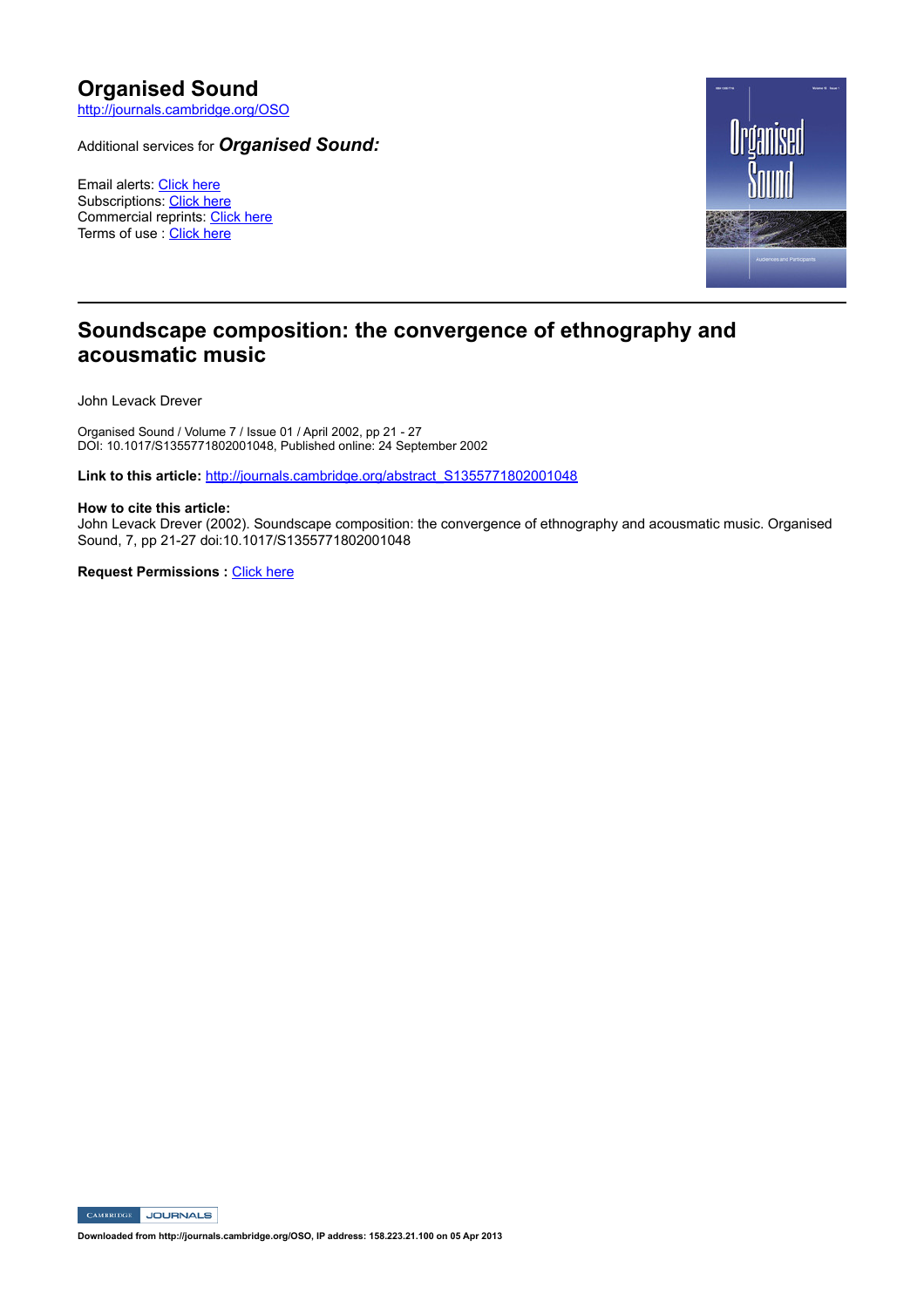# Soundscape composition: the convergence of ethnography and acousmatic music

#### JOHN LEVACK DREVER

Flat 1, 17 Queens Crescent, Exeter EX4 6AY, Devon, UK E-mail: levack drever@hotmail.com

**Despite roots in acoustic ecology and soundscape studies, the practice and study of soundscape composition is often grouped with, or has grown out of the acousmatic music tradition. This can be observed in the positioning of soundscape compositions juxtaposed with acousmatic music compositions in concert programmes, CD compilations and university syllabuses. Not only does this positioning inform how soundscape composition is listened to, but also how it is produced, sonically and philosophically. If the making and presenting of representations of environmental sound is of fundamental concern to the soundscape artist, then it must be addressed. As this methodological issue is outside of previous musical concerns, to this degree, we must look to other disciplines that are primarily engaged with the making of representation, and that have thoroughly questioned what it is to make and present representations in the world today. One such discipline is ethnography. After briefly charting the genesis of soundscape composition and its underlying principles and motivations, the rest of the paper will present and develop one perspective, that of considering soundscape composition as ethnography.**

# **1. SOUNDSCAPE COMPOSITION AS SONIC TOURISM / SONIC FETISHISM**

A frequently voiced disparaging criticism of the genre of acousmatic art that has been positioned under the rubric of 'soundscape composition', is that its generation and presentation is an act of 'sonic tourism', where the concert performance is akin to a public showing of personal holiday slides. Or, if not 'sonic tourism', rather 'sonic fetishism', where the artist is seen to attach an irrational reverence over recorded and reproduced sound, and its organisation. And, as a result of these purported predilections, sounds' functioning within such work relies heavily on the environmental contexts from which they were originally extrapolated, making, according to the composer Francisco López, the work a less musical one than it could have been otherwise. He posits:

There can only be a documentary or communicative reason to keep the cause–object relationship in the work with soundscapes, never an artistic / musical one. Actually, I am

convinced that the more this relationship is kept, the less musical the work will be.  $(López 2000).<sup>1</sup>$ 

Michel Chion points his finger in this regard at his composer colleagues at the *Groupe de Recherches Musicales*:

The composers of the GRM tended to Fetishisms which have to do principally with focussing attention on the sources of the sounds and the means whereby they are produced, whereas the sounds themselves are what really count, and they can be made in any and every way. (Chion 1993: 53)

In this paper, I will claim that such comments derive from established acousmatic music aesthetics.<sup>2</sup> Although in many soundscape compositions there is considerable procedural crossover with other acousmatic musics, the notion of soundscape composition can have significantly distinct concerns and consequently may be appreciated and explored more fully if approached from different perspectives to that normally associated with acousmatic music.

### **2. WHAT IS SOUNDSCAPE COMPOSITION?**

Of course, elemental to the definition of soundscape composition is the underlying concept of 'soundscape'. In the definitive *Handbook for Acoustic Ecology* (1999), 'soundscape' is defined as:

An environment of sound (or sonic environment) with emphasis on the way it is perceived and understood by an

<sup>&</sup>lt;sup>1</sup>Although López' work derives from environmental recordings, his call is for, 'a profound, pure, ''blind'' listening of sounds, freed (as much as possible) of procedural, contextual or intentional levels of reference<sup>5</sup> (López 2001). In an acousmatic work such as *Buildings [New York]* (2001), unprocessed environmental recordings of 'sonic matter from inner sound environments of buildings in New York' (López 2001) are crossfaded in and out of each other. López offers the listener details of the sounds' sources (location, date and time, and the time they appear in the work) sealed shut in the CD booklet. He recommends that the listener keep them closed.

<sup>2</sup> Such established acousmatic music aesthetics referred to are outlined in 'Is there a Québec sound?' (Dhomont 1996). For further reading see: *Musique Acousmatique: propositions . . . positions* (Bayle 1993), La musique électroacoustique: 'Que sais-je?' (Chion 1982), *The Language of Electroacoustic Music* (Emmerson 1986), *A la recherche d'une musique concre`te* (Schaeffer 1952), *On Sonic Art* (Wishart 1996).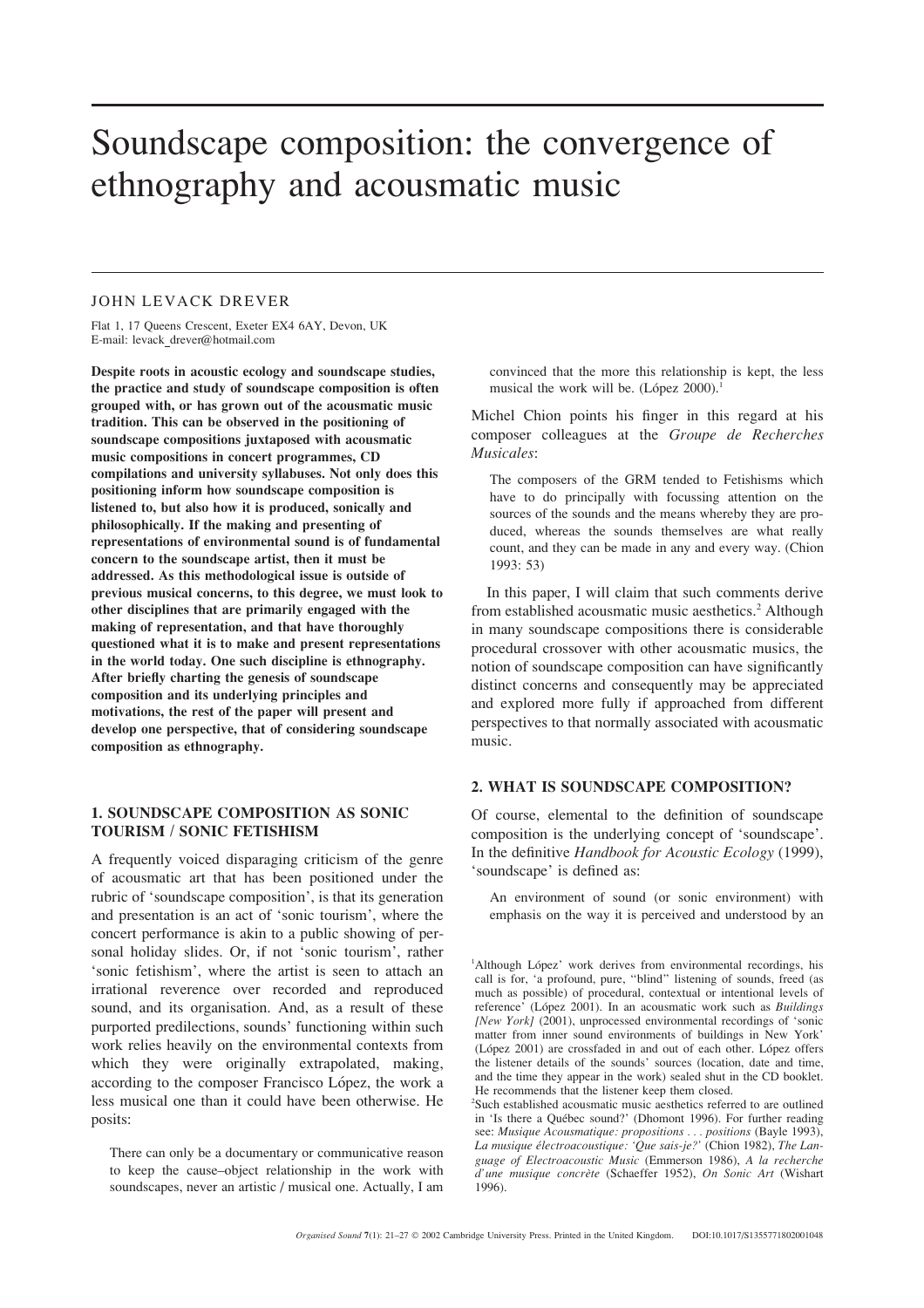individual, or by a society. It thus depends on the relationship between the individual and any such environment. The term may refer to actual environments or to abstract constructions such as musical compositions and tape montages, particularly when considered as an artificial environment. (Truax 1999)

Although there is an ongoing debate as to the nature of soundscape composition's philosophic and aesthetic underpinnings – a debate which is central to this paper – this author has found Barry Truax's succinct divisions of the characteristics of soundscape compositions into four points to be the most workable and the least aesthetically pre- or pro-scriptive. These four points are:

- (1) Listener recognisability of the source material is maintained, even if it subsequently undergoes transformation;
- (2) The listener's knowledge of the environmental and psychological context of the soundscape material is invoked and encouraged to complete the network of meanings ascribed to the music;
- (3) The composer's knowledge of the environmental and psychological context of the soundscape material is allowed to influence the shape of the composition at every level, and ultimately the composition is inseparable from some or all of those aspects of reality;
- (4) The work enhances our understanding of the world, and its influence carries over into everyday perceptual habits. (Truax 2000)

Such concerns for working with the sounds of the environment – and engaging in how they impact on us and we on it – sprung out of the World Soundscape Project, inaugurated at Simon Fraser University in Vancouver in the early 1970s, and the accompanying development of the interdisciplines of acoustic ecology and soundscape studies. A principal research tool employed by the group was audio recording media. In 1973, the WSP produced a double LP and booklet, documenting the sounds and discursive outcomes of their study of Vancouver, entitled *The Vancouver Soundscape*. In this landmark survey of a city's sounds, each of the tracks explores different audible aspects of the city: its geography, its people, its identity. The director of the WSP at that time, R. Murray Schafer included this introductory message to the listener with the original LP:

To record sounds is to put a frame around them. Just as a photograph frames a visual environment, which may be inspected at leisure and in detail, so a recording isolates an acoustic environment and makes it a repeatable event for study purposes. The recording of acoustic environments is not new, but it often takes considerable listening experience to begin to perceive their details accurately. A complex sensation may seem bland or boring if listened to carelessly. We hope, therefore, that listeners will discover new sounds with each replay of the records in this set – particularly the

first record, which consists of some quite intricate environments. It may be useful to turn off the room lights or to use headphones, if available. Each of the sequences on these recordings has its own direction and tempo. They are part of the World Symphony. The rest is outside your front door. (Schafer 1973)

In the episode entitled *The Music of Horns and Whistles* you can hear a condensed collage of field recordings of sixteen different horns and whistles captured from throughout Vancouver at different times and spliced together; an experience only made possible with audio recording, editing, mixing and playback equipment. As well as evocative intentions, such work veered away from scientific study towards more aesthetic concerns such as shaping, pacing, and pitch relationships. These interests could be interpreted as communicating some sense of musical coherence. It is perhaps not surprising that a genre of music came out of a social science research group that consisted almost entirely of composers. Prominent members such as R. Murray Schafer, Barry Truax and Hildegard Westerkamp have gone on to contribute pivotal soundscape compositions.

Around the same period, in Europe environmental sound waves were emanating from the heart of the acousmatic music world at the GRM in Paris, produced by Luc Ferrari who was presenting works such as *Presque Rien N*° *1 ou le lever du jour au bord de la mer* (1970). This work comprised highlights of a seamlessly edited environmental sound recording taken from a fixed point in a Yugoslavian village throughout the duration of one day. Such work (as the opening Chion and López quotes suggest) flew in the face of the GRM's Schaefferian phenomenological precepts of attention to the intrinsic qualities of recorded sound (i.e. the sound-object). Ferrari's work, on the other hand, focused on what he referred to as the 'anecdotal' qualities of recorded sound (Ferrari interviewed by Robindoré 1998: 11).

Despite roots in acoustic ecology and soundscape studies, today the practice and study of soundscape composition is often grouped with, or has grown out of acousmatic music schools. This can be clearly observed in the positioning of soundscape compositions juxtaposed with acousmatic music compositions in concert programmes, CD compilations and university syllabuses. Not only does this positioning inform how soundscape composition is listened to, but also how it is produced, sonically and philosophically. In such work we can observe a common aesthetic – attention to pitch and rhythmic relationships, cause-and-effect structuring, approach to form, reliance on digital technologies – that derives from the acousmatic music tradition. Such work may impart to the listener the artist's musical intuition, proficiency of the medium, aesthetic preference, etc., but nevertheless is often devoid of any thinking concerning the making of representations and consequently power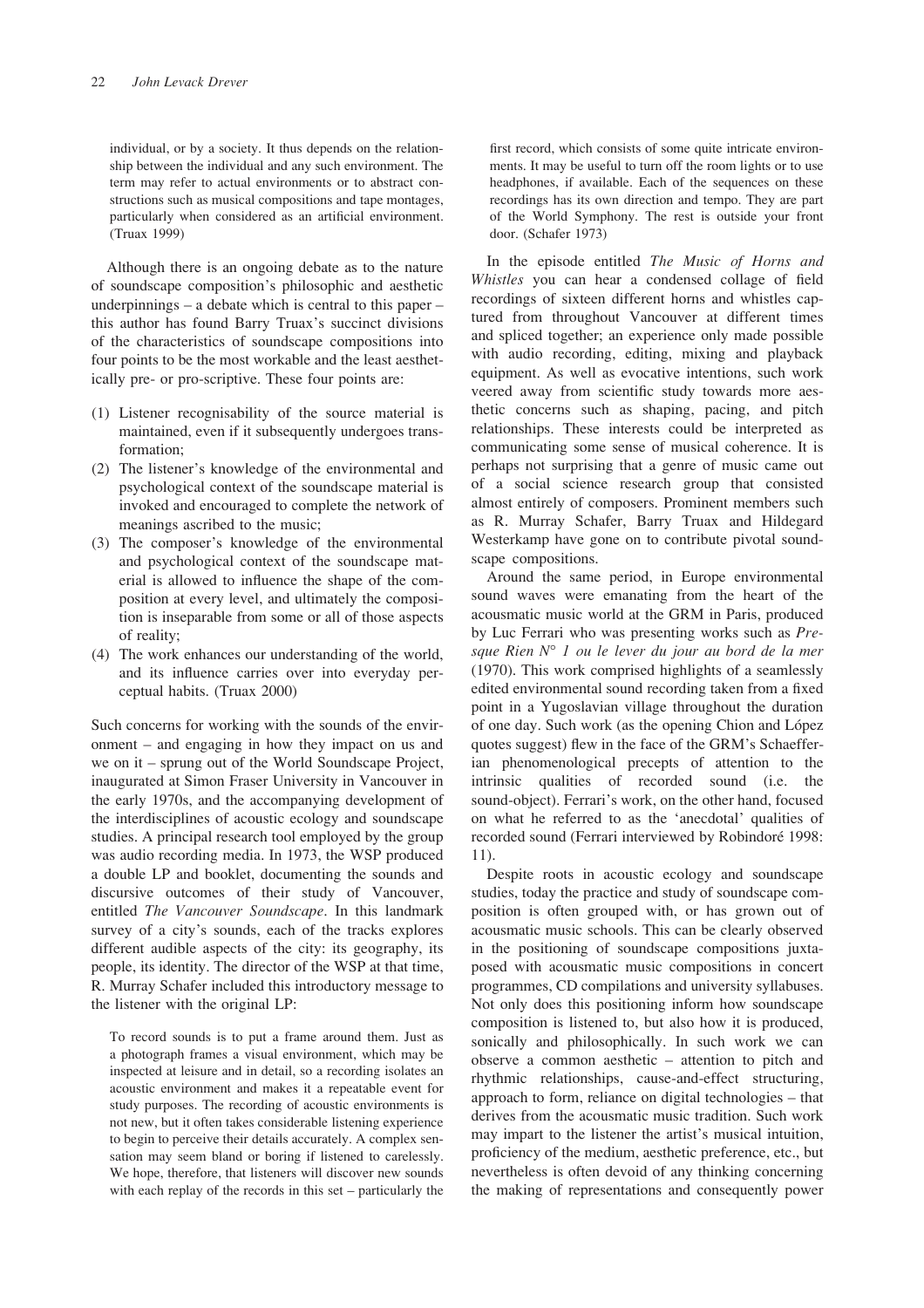relations. If the making and presenting of representations of environmental sound is of fundamental concern to the soundscape artist, as is implied throughout Truax's definition of soundscape composition above, then it must, along with the other compositional issues, be addressed. As this methodological and conceptual issue is outside of previous musical concerns, to this degree we must look to other disciplines that are primarily engaged with the making of representation, and that have thoroughly questioned what it is to make and present representations in the complex world of today. One such discipline is ethnography.

### **3. WHAT IS ETHNOGRAPHY?**

The discipline of ethnography is the principal source of data for cultural anthropology. Ethnography is a qualitative research method based on direct observation of and reporting on a community or social group's way of life: their values, beliefs and social rules. Unlike many other fields of social research, ethnographic research examines entire environments, looking at their subjects of study in context, on location.

The first stage in ethnographic study is participant observation, where the researcher goes into the field, acquiring first-hand experience by actively or interactively participating in that society's day-to-day life. In practice, this means looking and listening, but it may even involve actual participation in whatever is going on. The ethnographer may also collect documentary material such as photographs and sound recordings, as well as writing down the observations. Ordinarily, this would be conducted over an extended period of time in order for the society to get used to an outsider observing and enquiring into their day-to-day activities.

The second stage is often face-to-face interviewing in the field with members of the society, although some ethnographies are completely derived from participant observation. There are methodological procedures concerning how to interview in the field in order to yield reliable and fruitful data: i.e. how to instigate interviews, when to interject or intervene disrupting the flow.

A third stage may comprise examining archives. This can be very broad, looking into every form of documentation and artefacts, e.g. letters, photographs, diaries, previous ethnographic and historical studies and other relevant data from whatever discipline.

The final stage is producing a report on the findings and conclusions on the society studied by the researcher. This normally takes the form of an academic report or paper to be presented at conferences on ethnography and published in accredited academic journals dedicated to the study of ethnography.

In sharp contrast to other academic disciplines, ethnography embraces the subjective sensuous experience of the researcher. Dwight Conquergood writes:

[Ethnography] privileges the body as a site of knowing ... Ethnography is an embodied practice; it is an intensely sensuous way of knowing. The embodied ethnographer is the instrument. (Conquergood 1991: 180)

However acknowledging, as John Berger puts it, 'the way we see things is affected by what we know or what we believe' (Berger 1973: 8), ethnography continuously calls for a high level of self-awareness, where the elements of subjectivity should be recognised and revealed in the report. Accordingly, an ongoing process of reflexivity is required to be put into play.

In the context of social research, reflexivity at its most immediately obvious level refers to the ways in which the products of research are affected by the personnel and process of doing research. These effects are to be found in all phases of the research process from initial selection of topic to final reporting of results. (Davies 1999: 4)

To be reflexive is to have an ongoing conversation about experience while simultaneously living in the moment. By extension, the reflexive ethnographer does not simply report 'facts' or 'truths' but actively constructs interpretations of his or her experiences in the field and then questions how those interpretations came about. The outcome of reflexive social science is reflexive knowledge: statements that provide insight on the workings of the social world and insight on how that knowledge came into existence. By bringing subject and object back into the same space authors give their audience the opportunity to evaluate them as 'situated actors' (active participants in the process of meaning creation). (Hertz 1997: viii)

#### **4. THE REDEFINITION OF ETHNOGRAPHY**

For ethnography to remain a viable discipline at all in a post-modern and post-colonial world, it has had to undergo an in-depth examination and redefinition of its cultural role and its research methodologies.

There were a number of problems with standard ethnographic practice:

- (1) Coupled with imperialism, the historical predicament of ethnography is that it is always caught up in the invention, not the representation of cultures (Clifford 1986: 2). Such invention is informed by the literary procedures that pervade the ethnographic report, notwithstanding the ethnographer's ideologies and agenda, often with the overriding ambition to 'tell a good story'.
- (2) The textual practice in ethnography, which concerns the translation of an alien culture into a written academic language (predominantly English), describes a society in such a way that, the chances are, members of that society will probably not be able to appreciate. Such a practice is in the service of the ethnographer's society, not the native's.
- (3) The ethnographer goes to great lengths in fieldwork to share activities, and time with the society being studied, acknowledging the members of the society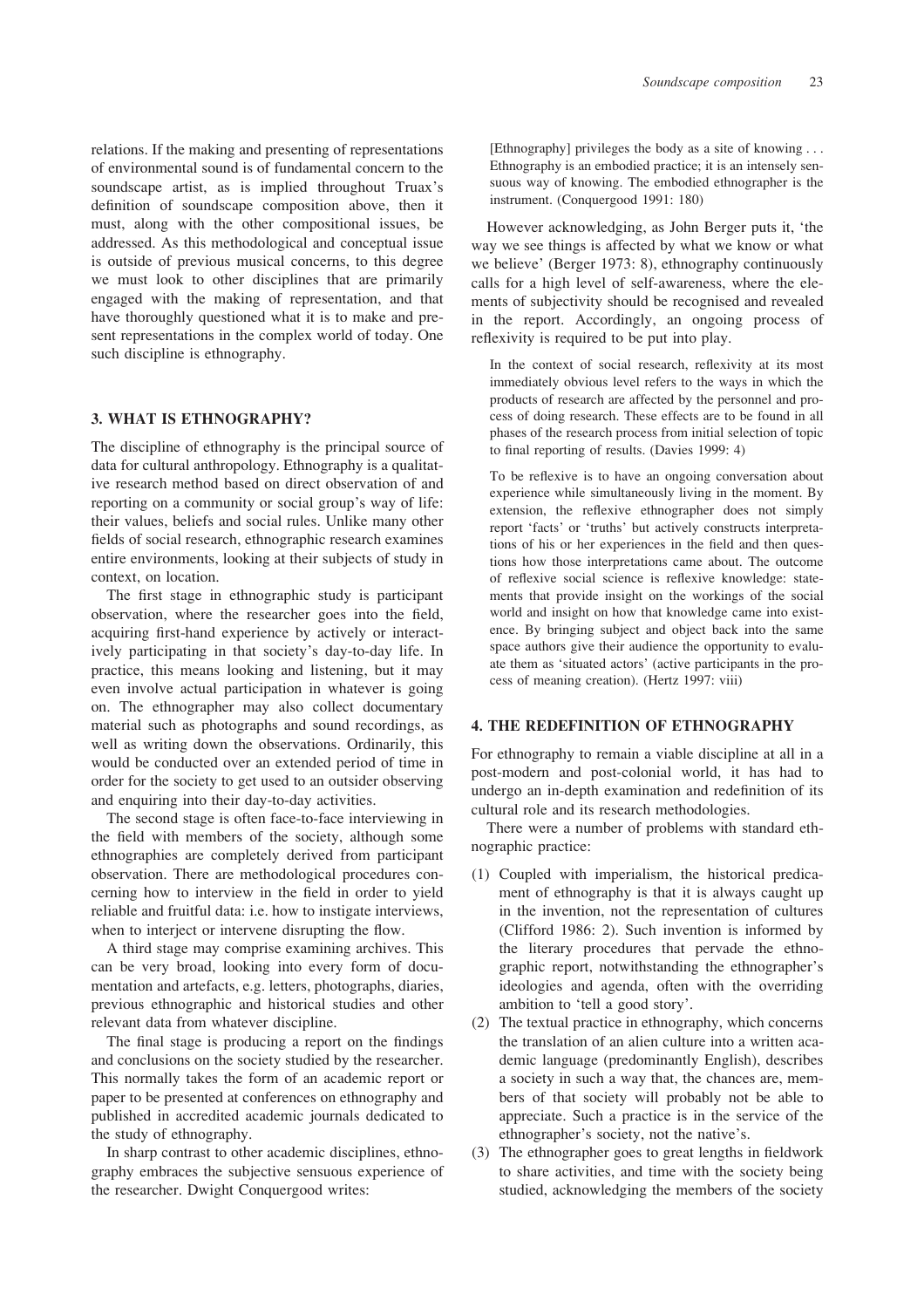as contemporaries. However, the written report (i.e. the outcome of the fieldwork), is temporally and culturally distanced from that society through labels such as tribal, traditional, ancient, animistic, primitive, preliterate (Conquergood 1991: 182).

Johannes Fabien's solutions to these deep-rooted quandaries were:

- (1) To challenge ethnographers to rethink themselves as communicators, not scientists. Ethnographers must recognise that fieldwork is a form of communicative interaction with an Other, one that must be carried out coevally, on the basis of shared intersubjective time and intersocietal cotemporaneity. To shift from textualised space to co-experienced time (Conquergood 1991: 183).
- (2) To rethink ethnography as primarily about speaking and listening, instead of observing. Sight and observation go with space, and the spatial practice of division, separation, compartmentalisation and surveillance. Metaphors of sound, on the other hand, privilege temporal process, proximity and incorporation. The communicative praxis of speaking, listening and conversation demands copresence even as it decentres the categories of knower and known. Vulnerability and self-disclosure are enabled through conversation (Conquergood 1991: 183).

Talal Asad offers up the new possibilities of other forms of outcome from the ethnographic study from that of the academic report.

If Benjamin was right in proposing that translation may require not a mechanical reproduction of the original but a harmonization with its *intentio*, it follows that there is no reason why this should be done only in the same mode. Indeed, it could be argued that 'translating' an alien form of life, another culture, is not always done best through the representational discourse of ethnography, that under certain conditions a dramatic performance, the execution of a dance, or the playing of a piece of music might be more apt. (Clifford 1986: 156)

To sum up, the proposition is that a new ethnography which is relevant to today's world dynamics requires a shift from sight and vision to sound and voice, from text to performance, from monologue to dialogue, from authority to vulnerability (Conquergood 1991: 183).

Once cultures are no longer prefigured visually – as objects, theatres, texts – it becomes possible to think of a cultural poetics that is an interplay of voices, of positioned utterances. In a discursive rather then a visual paradigm, the dominant metaphor for ethnography shifts away from the observing eye and towards expressive speech (and gesture). The writer's 'voice' pervades and situates the analysis, and objective, distancing rhetoric is renounced. (Clifford 1986: 12)

# **5. THE ARTIST AS ETHNOGRAPHER**

The notion of considering the artist as ethnographer (or pseudo-ethnographer) is not a new one. James Clifford writes that:

As an academic practice [ethnography] can not be separated from anthropology. Seen more generally, it is simply diverse ways of thinking and writing about culture from a standpoint of participant observation. (Clifford 1988: 9)

Due to the renewed engagement with actual social sites and themes by artists, the art critic Hal Foster, in *The Return of the Real* (1996) has noted tendencies in the New York neo-avant-garde art of the 1990s towards ethnographic territory. Foster reiterates some of the points concerning ethnographic practice already touched on in this paper, however this time in an arts practice context:

- $(1)$  ... artists and critics be familiar not only with the structure of each culture well enough to map it, but also with its history well enough to narrate it. Thus if one wishes to work on AIDS, one must understand not only the discursive *breadth* but also the historical *depth* of AIDS representations. (Foster 1996: 202)
- (2) I have stressed that reflexivity is needed to protect against an over-identification with the other that may compromise this otherness . . . this overidentification may alienate the other further if it does not allow for the othering already at work in the representation. In the face of these dangers – of too little or too much distance – I have advocated a parallactic work that attempts to frame the framer as he or she frames the other. (Foster 1996: 203)

# **ETHNOGRAPHY AND SOUNDSCAPE COMPOSITION**

Reading through the outline of contemporary and projected ethnographic practices and their methodological theories above, we can immediately find comparisons with the practice and theory of soundscape composition. Both disciplines engage in embodied open-air-research rather than arm-chair-research, focusing on fieldwork primarily through sensuous experience and the creation of an outward response to that experience from the inside. Both are interdisciplinary contextual enquiries which take a greater holistic approach to the environment and its people. Both are tied up with translating their findings into condensed, itinerant forms.

Through its criticism, ethnography can offer the practice of soundscape composition ways to move forward in a relevant and socially functional way, which reflects the complexities of today's cultures. Primarily, this could mean a greater reflexive mode of operation for the composer, questioning and divulging what he or she may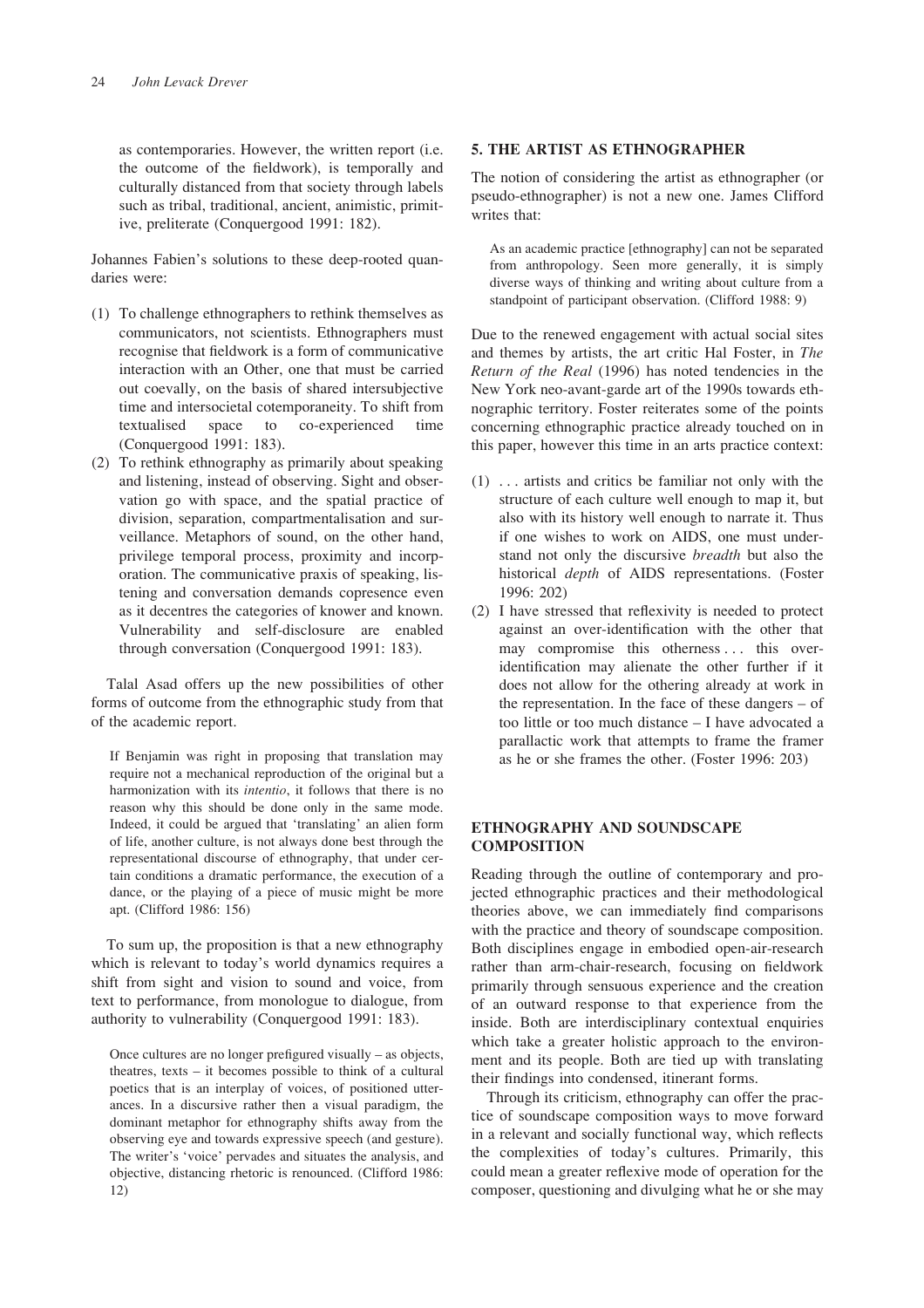previously have regarded as givens, for example compositional processes and audio manipulations that previously lay transparent could be exposed and discussed within the work. An example of such divulging can be experienced in Hildegard Westerkamp's acousmatic music composition, *Kits Beach Soundwalk* (1989). The voiceover of the composer gently explains the techniques employed whilst they audibly happen, such as the filtering out of the otherwise ever-present 'acoustic backdrop' (Westerkamp 1996) of the city of Vancouver on the beach.

As discussed in the first part of this paper, a common facet of soundscape composition is that acousmatic music aesthetics and its concomitant technical innovation drive work. Such work bears little correspondence to the site of study, unless that site is where acousmatic music is a feature of the prevailing culture, $3$  otherwise, such work will convey to the listener more about the composer's cultural clique and listening habits than of the intended field of study. Critical reflexivity should expose such tendencies and offer solutions. Perhaps through the unfolding of the work, artefacts derived from acousmatic music aesthetics could be peeled away.

A contemporary ethnographic approach to soundscape composition may require that the composer displace authorship of the work, engaging in a collaborative process, facilitating the local inhabitants to speak for themselves in 'an interplay of voices, of positioned utterances'. The final work should be made available to those that it explores, and their responses should be acknowledged and heard, activating a dialogue rather than a one-way communication. *Your Favourite London Sounds* (2001) complied by Peter Cusack, is such a work. The public has nominated all the sounds on the CD. On a number of the tracks, members of the public are heard explaining their favourite sounds on Cusack's answerphone or are heard *in situ*, speaking from within the soundscape that they have chosen in dialogue with Cusack. In the CD booklet, all the places, times and recording scenarios are given, as well as all the names of the public who participated in the project. The TESE (Touring Exhibition of Sound Environments) project on the Isles of Harris and Lewis, directed by Gregg Wagstaff, takes this process even further by engaging the public in creating their own 'sonic portraits' (i.e. soundscape compositions) of their sounds.

Shifting the visual bias, soundscape composition practice perhaps can offer ethnographic practice alternative models of cultural poetics: that of the analytical and creative tools for grasping at the sound world. Perhaps as Talal Asad hinted at, we may well find ethnographers

generating and presenting what the electroacoustic community would recognise as a soundscape composition, as a pertinent substitute to writing an academic ethnographic report and *vice versa*. In Steven Feld's work, we find just that.

### **7. ACOUSTEMOLOGY**

Since Edmund Carpenter's pioneering work on 'acoustic space' in the  $1950s<sup>4</sup>$  there appears to have been a considerable hiatus in soundscape-orientated research in ethnography.<sup>5</sup> One outstanding practitioner who has endeavoured to advance the study of soundscape in an anthropological/ethnographic context is Steven Feld. His point of departure was to research:

Ways sound and sounding link environment, language, and musical experience and expression. (Feld 1994: 2)

Feld's groundbreaking intensive fieldwork in this endeavour was in the rainforests of south central Papua New Guinea with the Kaluli people of Bosavi in 1976–7. He studied their ritualised vocal expressions in context, observing how their voices mimicked the rainforest birds. As birds to the Kaluli represent spirits, the mimicking of the birds: 'recall and evoke the presence in being a bird' (Feld 1994: 2). Also, the texts of the Kaluli songs 'sequentially name places and co-occurring environmental features of vegetation, light and sound' (Feld 1994: 2). Thus he surmised that 'the ecology of natural sounds is central to a local musical ecology, and how this ecology maps onto the rainforest environment' (Feld 1994: 2).

Through this and further studies of the Kaluli people and their environment, Feld has devised an anthropological concept that he has termed acoustemology:

[Acoustemology explores] acoustic knowing as a centrepiece of Kaluli experience; how sounding and the sensual, bodily, experiencing of sound is a special kind of knowing, or put differently, how sonic sensibility is basic to experiential truth in the Bosavi forests. Sounds emerge from and are perceptually centred in place, not to mention sung with, to, and about places. Just as 'life takes place' so does sound; thus more and more my experiential accounts of the Kaluli sound world have become acoustic studies of how senses make place and places make sense. (Feld 1994: 4)

Feld has released a CD of an assemblage of field recordings that evoke the day in the life of Bosavi and the Kaluli in *Voices of the Rainforest* (1991). In this work, we can observe the fertile blurring of

<sup>&</sup>lt;sup>3</sup>One explicitly written ethnographic study of electroacoustic music culture is Georgina Born's study of the *Institut de Recherche et de Coordination Acoustique/Musique* (IRCAM) published as *Rationalizing Culture: IRCAM, Boulez, and the Institutionalization of the Musical Avant-Garde* (1995).

<sup>4</sup> See 'Acoustic space' (Carpenter 1960).

<sup>5</sup> Currently there appears to be a renewed and rapidly developing interest in soundscape issues in the field of ethnography. At *Sound Practice: the 1st UKISC Conference on Sound, Culture and Environments* at Dartington College of Arts and Dartington Hall, UK, in February 2001, there was a large representation of research from ethnographers, i.e. Ian Dent, Cora Bender and Tom Rice.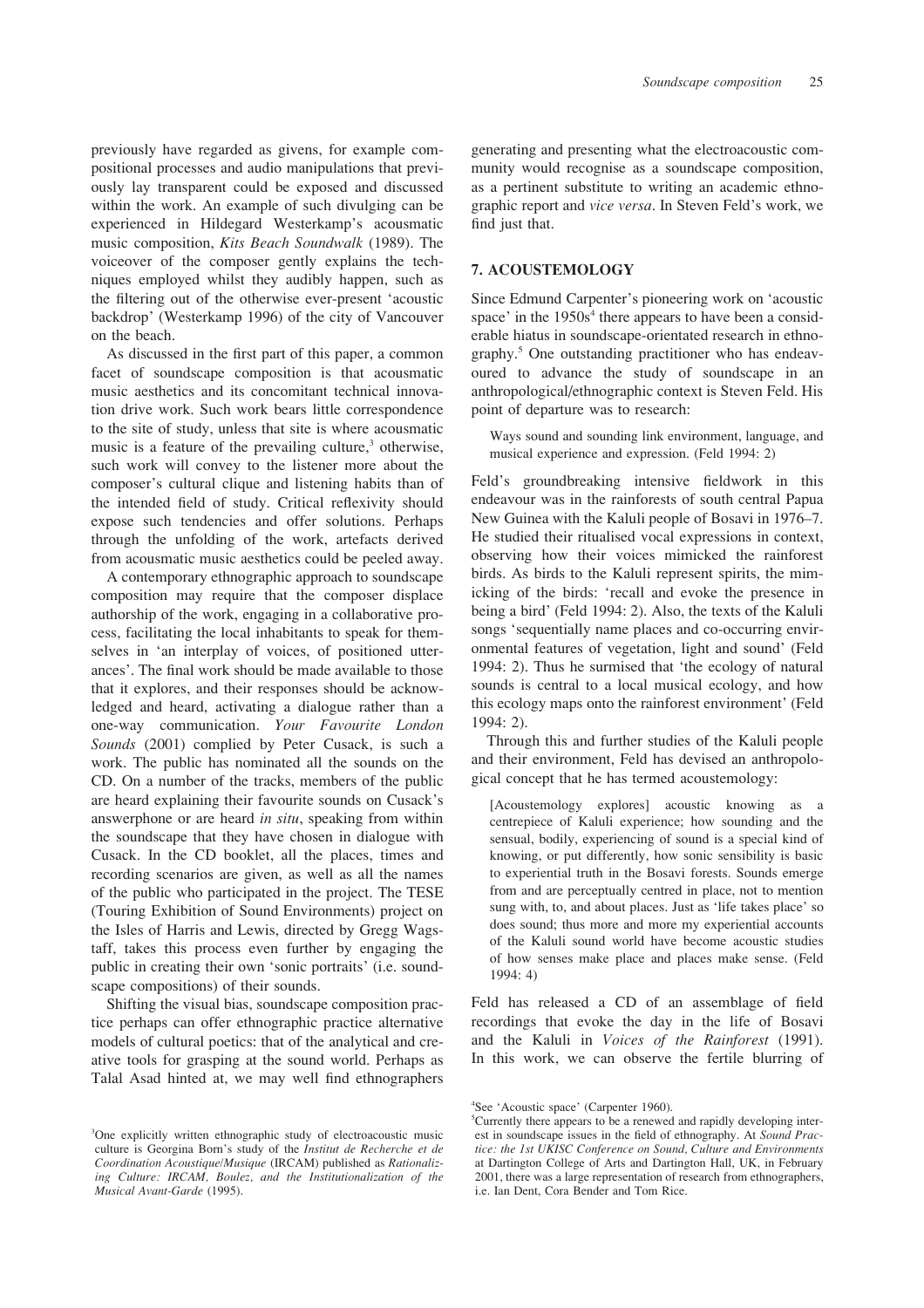ethnography, soundscape composition and soundscape studies. In discussion with Charles Keil who queries what it means to condense spaced-out, realtime worlds of sound into the one hour CD of *Voices of the Rainforest*, Feld replied:

*Voices of the rain forest* is simultaneously hyperreal and a tone poem. It's an evocation of a sound world . . . It's not just temporal condensation that frames that editing. It's that time, all these years of my time there, all of this hearing of Kaluli people and their world, and hearing them talk about this, and listening to it with them, travelling around in that place with Kaluli – all that goes into this . . . Soundscape research really should be presented in the form of a musical composition. That is the one way to bend the loop back so that research and the artistry come together and we can auditorally cross those rivers and those creeks and climb those trees and walk those paths without the academic literalism, the print mediation. (Feld 1994: 328)

# **8. CONCLUSION**

A lot of what has been proposed in the paper *vis-a`-vis* soundscape composition and ethnography is theoretical. It is only through praxis (i.e. the marriage of theory and practice) that we will realise pertinent means of addressing such propositions as framing 'the framer as he or she frames the other' (Foster 1996: 203). The challenge to soundscape composition artists is whether they can balance musical with representational concerns.

# **REFERENCES**

- Ashcroft, B., Griffiths, G., and Tiffin, H. 1998. *Key Concepts in Post-Colonial Studies*. London: Routledge.
- Bayle, F. 1993. *Musique Acousmatique: propositions . . . positions*. Paris: Institut national de l'audiovisuel & Éditions Buchet/Chatel.
- Born, G. 1995. *Rationalizing Culture: IRCAM, Boulez, and the Institutionalization of the Musical Avant-Garde*. London: University of California Press.
- Carpenter, E. 1960. Acoustic space. In E. Carpenter and M. McLuhan (eds.) *Explorations in Communication*, pp. 65– 70. Boston: Beacon Press.
- Chion, M. 1982. *La musique e´lectroacoustique: 'Que sais-je?'*. P.U.F.
- Chion, M. 1993. The state of musique concrète. In F.-B. Mâche (ed.) Music, Society and Imagination. Contempor*ary Music Review* **8**(1): 51–5. Switzerland: Harwood Academic Publishers.
- Clifford, J. 1988. *The Predicament of Culture: Twentieth-Century Ethnography, Literature, and Art.* Cambridge, MA: Harvard University Press.
- Clifford, J., and Marcus, G. (eds.) 1986. *Writing Culture: The Poetics and Politics of Ethnography.* London: University of California Press.
- Conquergood, D. 1991. Rethinking ethnography: towards a critical cultural politics. *Communication Monographs* **56**(June): 179–94.
- Davis, C. A. 1999. *Reflexive Ethnography: A Guide to Researching Selves and Others.* London: Routledge.
- Dhomont, F. 1996. Is there a Québec sound? *Organised Sound* **1**(1): 23–8.
- J. Levack Drever, (ed.) 2001. *Sound Practice: Proceedings*. Totnes, Devon: UK and Ireland Soundscape Community.
- Edgar, A., and Sedgwick, P. 1999. *Key Concepts in Cultural Theory*. London: Routledge.
- Emmerson, S. (ed.) 1986. *The Language of Electroacoustic Music*. London: Macmillan.
- Feld, S. 1994. From schizophonia to schismogenesis: On the discourses and commodification practices of 'World Music' and 'World Beat'. In S. Feld and C. Keil (eds.) *Music Grooves*, pp. 257–89. Chicago: The University of Chicago Press.
- Feld, S. 1994. From ethnomusicology to echo-muse-ecology: Reading R. Murray Schafer in the Papua New Guinea rainforest. In *The Soundscape Newsletter*, No. 08, June.
- Feld, S. 1996. Waterfalls of song: An acoustemology of place resounding in Bosavi, Papua New Guinea. In K. Basso and S. Feld (eds.) *Senses of Place*, pp. 91–135. Santa Fe, NM: School of American Research Press.
- Feld, S., and Keil, C. 1994. Dialogue 3: Commodified grooves. In S. Feld and C. Keil (eds.) *Music Grooves*, pp. 290–330. Chicago: The University of Chicago Press.
- Foster, H. 1996. *The Return of the Real: The Avant-Garde at the End of the Century*. Cambridge, MA: MIT Press.
- Hertz, R. (ed.) 1997. *Reflexivity & Voice*. London: Sage Publications Ltd.
- Robindoré, B. 1988. Luc Ferrari: Interview with an intimate iconoclast. *Computer Music Journal* **22**(3): 8–16. Massachusetts Institute of Technology, Fall 1998.
- Schaeffer, P. 1952. *A la recherche d'une musique concrète*. Paris: Seuil.
- Wishart, T. 1996. *On Sonic Art*. Amsterdam: Harwood Academic Publishers.
- Wolcott, H. F. 1999. *Ethnography: A Way of Seeing*. London: Sage Publications.

#### **CD-ROM**

Truax, B. 1999. *Handbook for Acoustic Ecology*. Vancouver: Cambridge Street Publishing.

#### **DISCOGRAPHY**

- Cusack, P. 2001. *Your Favourite London Sounds*. LMC (RESFLS1CD).
- Feld, S. 1991. *Voices of the Rainforest*. Rykodisc (RCD-10173).
- Ferrari, L. 1995. *Presque Rien N*° *1 ou le lever du jour au bord de la mer*. Ina-GRM (INA C2008).
- López, F. 2001. *Buildings [New York]*. V2\_Archief (V232).
- Schafer, R. M. *et al.* 1973. *The Vancouver Soundscape*. 9701 Cambridge Street Records (CSR-2CD).
- Westerkamp, H. 1996. 'Kits Beach Soundwalk'. In *Transformations*. empreintes DIGITALes (IMED 9631).